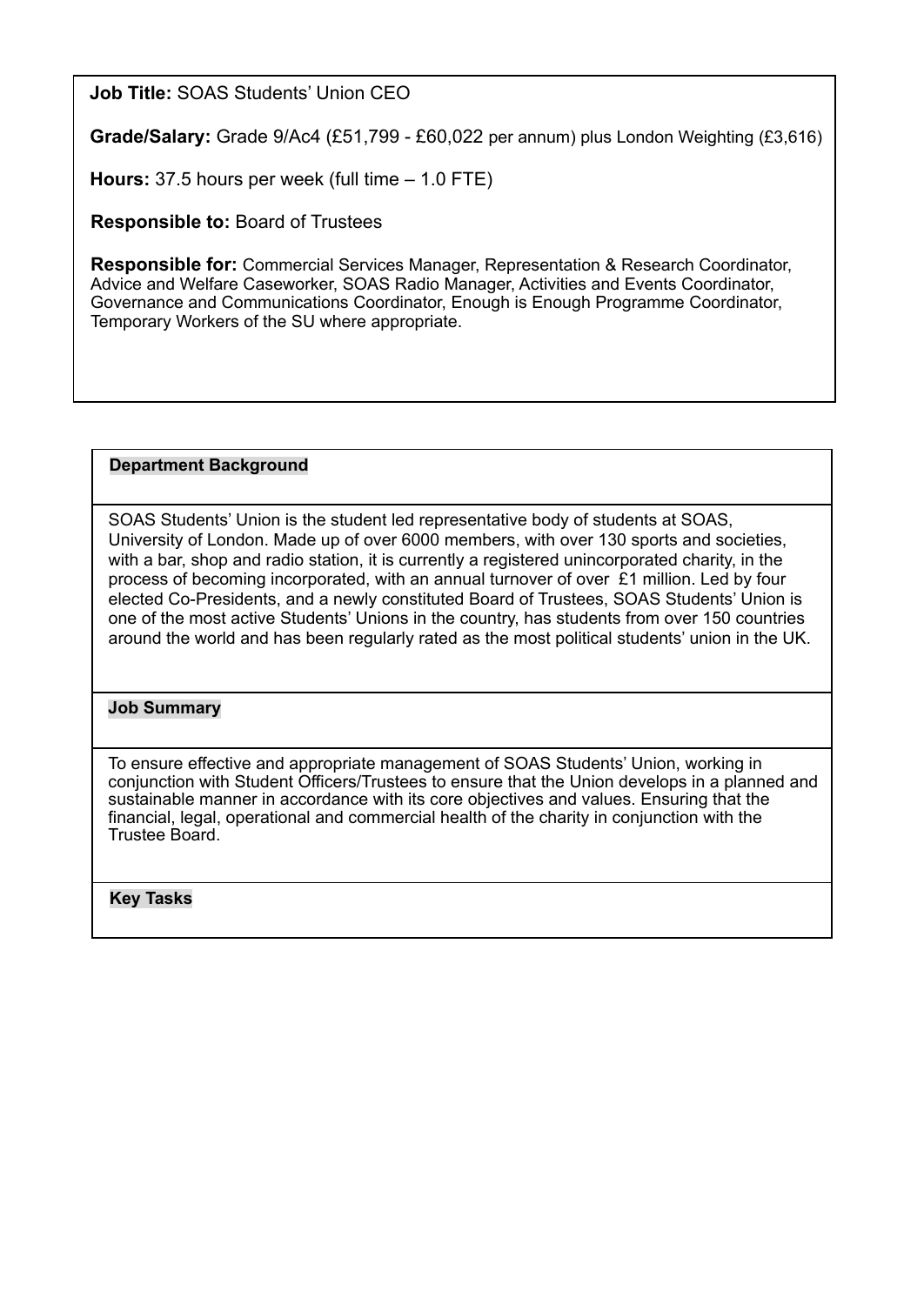# **Operational Accountability, Delivery and Planning**

- Act as Clerk to the Trustee Board, to ensure compliance with Charity Law, Students' Union Constitution and Policy, and to provide continuity for the Board, including regular review of key documents. Ensuring minutes are up to date and appropriate.
- Oversee the production and development of Strategic Plans and working with Officers and Trustees to create one-year Operational Plans that place the student at the centre.
- To create financial forecasts for the Union for short and long-term planning needs and to produce business plans where appropriate.
- Assisting Trustees to update the Risk Register, and implementing appropriate actions, to appropriate levels of risk within Charity Commission Guidance whilst prioritising SOAS SU values.
- Ensuring timely preparation and presentation of the annual budget to Trustees in liaison with the Sabbatical Officers. Presenting management accounts for Trustees.
- Co-ordinating the management of the SOAS SU's core functions in line with Union policy, goals and values.
- Ensuring that SOAS SU operates in a manner that is co-operative and cohesive, and to further ensure that all processes are transparent to the Officers, Trustees, members and the School.
- Ensure appropriate performance reviews for all Students' Union services.
- Ensuring a consistent front of house policy is in place to all callers to the Union, students or otherwise.
- Overseeing the management of all financial resources of SOAS SU, including investments and reserves.
- Championing an atmosphere of innovation in the Union to ensure it lives up to its reputation of being member-led and politically engaged.

# **Legal and Other Core Responsibilities**

- Assume ultimate delegated responsibility from the Trustee Board for the following areas via appropriate policies and staff:
- The Annual Return to the Charity Commission, being the lead contact for all Charity Commission correspondence and ensuring the Students' Union Charity Details are up to-date
- To monitor compliance with the constitution and policies on behalf of trustees and to ensure compliance with relevant legislation
- Timely return of all Inland Revenue and HMRC returns as they pertain to Students' Union finances and ensuring compliant reporting to the Charity Commission through SORP accounting and an Annual Report.
- Ensure compliance with relevant legislation including the 1994 Education Act and 2006 Charities Act in addition to any relevant statutory requirements at all times.
- To be the named Data Controller for the Union, registered with the ICO and responsible for processing of all queries under the Data Protection Act and GDRP. Data aspects of online card processing (PCCI) To ensure that the SU is compliant with all laws and guidance for data processing.
- Ensure appropriate insurance cover for the Students' Union, in particular Liability and Employer Liability Insurance for all activities
- Champion sustainable resource use within the Union in-line with S.U. Environment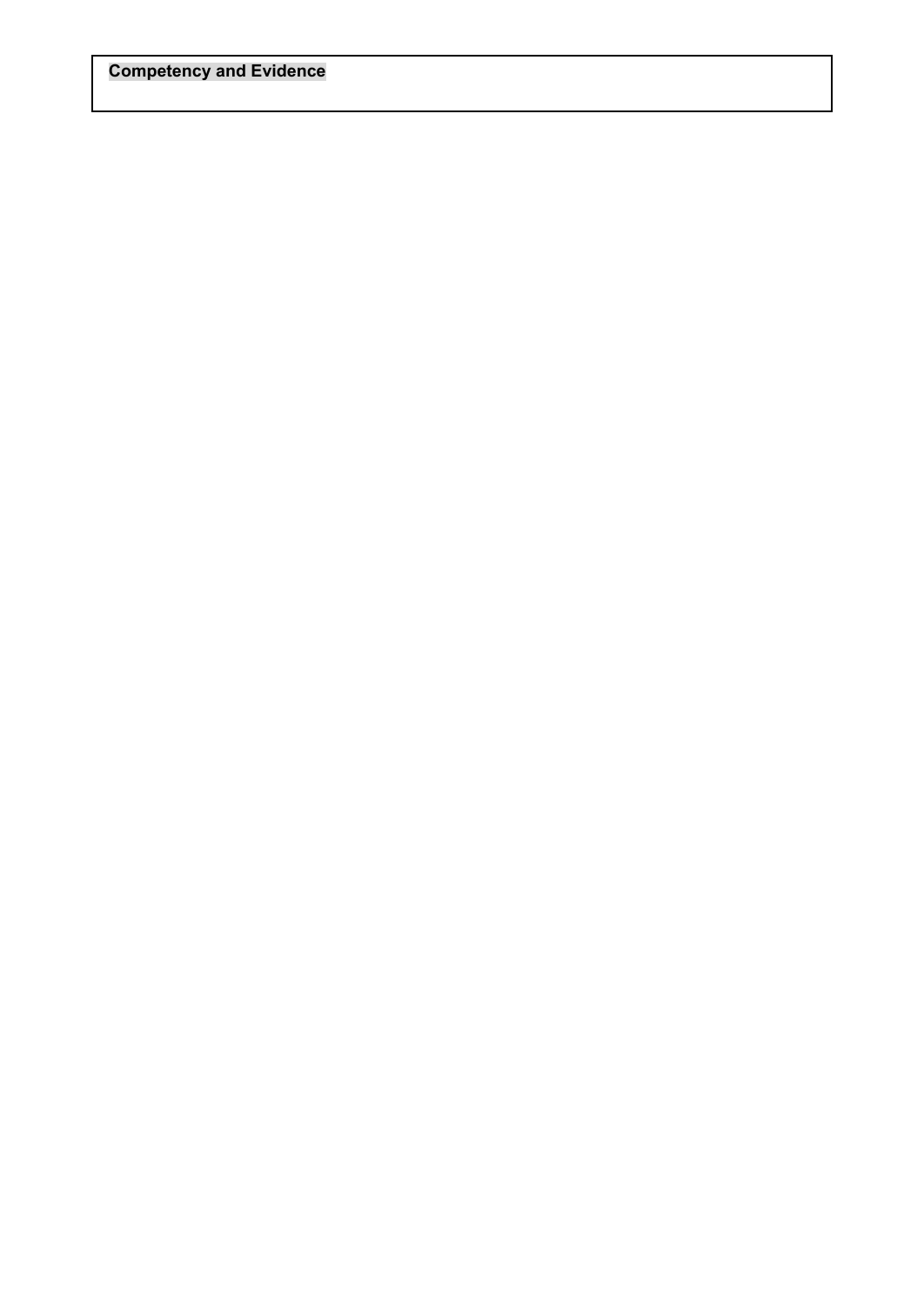#### **Staff:**

- Assume delegated responsibility from the Trustee Board for the day to day staffing affairs of the Union and line manage all permanent staff.
- To continuously evaluate, develop and manage human resources policy and practices in consultation the Students' Union Trustees in line with best practice.
- To maintain the positive working relationships that have been developed within the Union over its recent growth.
- To promote a training and learning culture amongst staff and officers, and to continue to maintain high level collaborative work.
- To run effective staff development reviews and other supportive measures to enhance the workplace and career development of staff.

## **Student Officers:**

- Ensure that appropriate and effective induction, training and development activities for Trustees, Sabbatical and Student Officers are in place.
- Provide appropriate advice and support for Sabbatical Officers to help them further the aims of the Union.
- To create a supportive work culture that facilitates the development of well rounded, resilient sabbatical officers fit for the various difficult situations they will find themselves in.
- To thoroughly understand the role of Students Union Sabbatical Officers and how it interacts with the senior staff member, the quasi-managerial contradictions, potential conflicts of interests and the excitement and stress that constant change brings
- Supporting sabbatical officers with press enquiries, press releases and the advising on the impact of press and social media attention.
- Provide information, insight and analysis on all aspects of the Union to the Sabbatical Officers, empowering them to effectively evaluate current activities and take informed decisions.
- Ensure there are systems to facilitate effective communication between Trustees, Officers, staff and members.
- Assist the Union in their preparations for visits from accrediting bodies (e.g. QAA etc)

## **Liaison and Networking:**

- Ensure effective liaison and meetings with key stakeholders in SOAS
- Attending relevant SOAS committees where named on behalf of the Students' Union and supporting officers with their roles in committees.
- Ensure there is continuity in the SU's relations with the NUS or its equivalent and similar representative bodies.
- To take an active part in national issues in Students' Union, to participate with NUS Senior Managers Network and use this to help further aims and objectives of SOAS Students' Union.
- To stay up to date with developments in global higher education, national and international politics, and how it pertains to the members and operation of the Union

#### **Additional Duties:**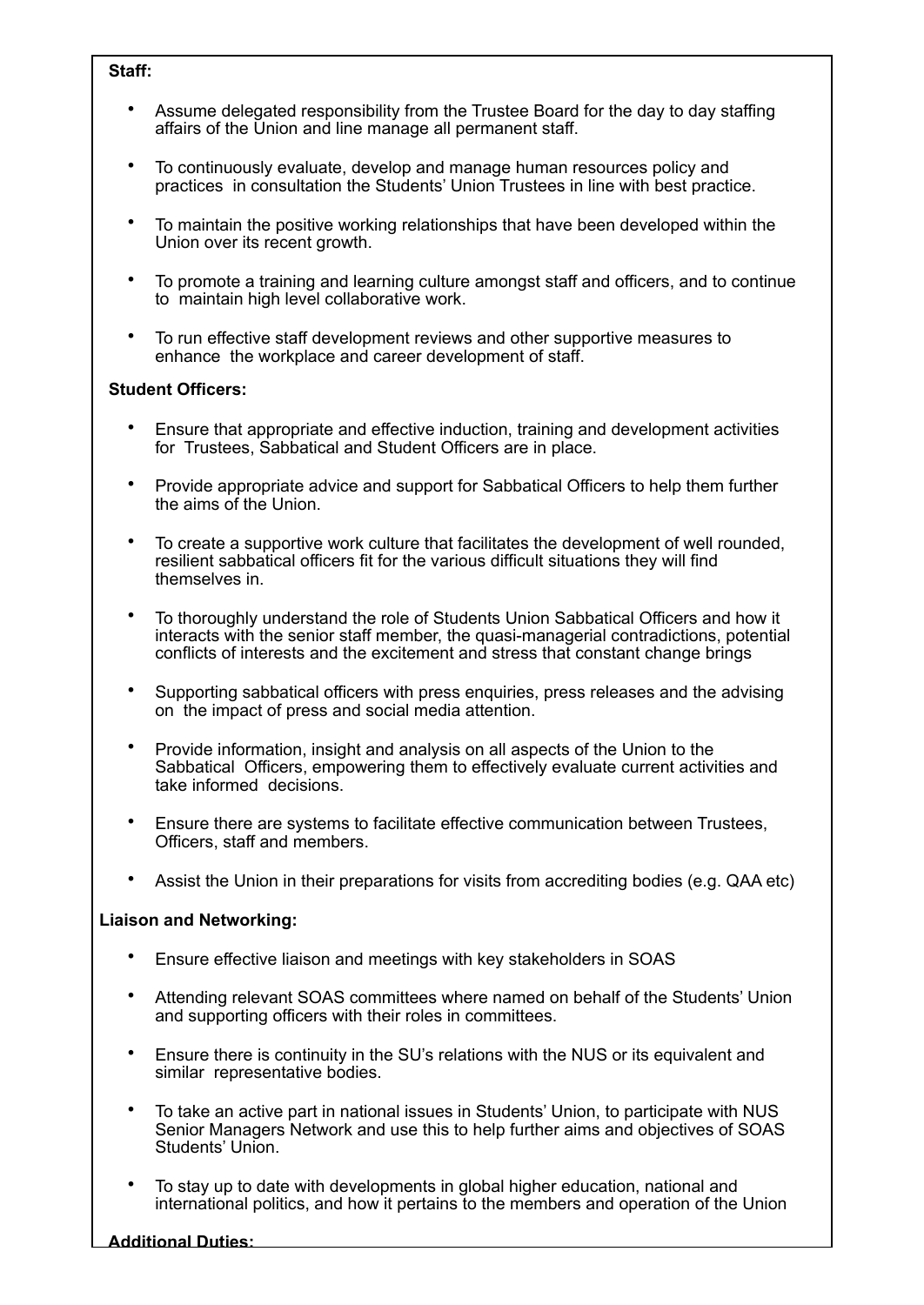*The above list of job duties is not exclusive or exhaustive and the post holder will be required to undertake such tasks as may reasonably be expected within the scope and grading of the post.* 

*Job descriptions should be regularly reviewed to ensure they are an accurate representation of the post. The job description may be varied from time to time at the discretion of the School, in consultation with the post holder.*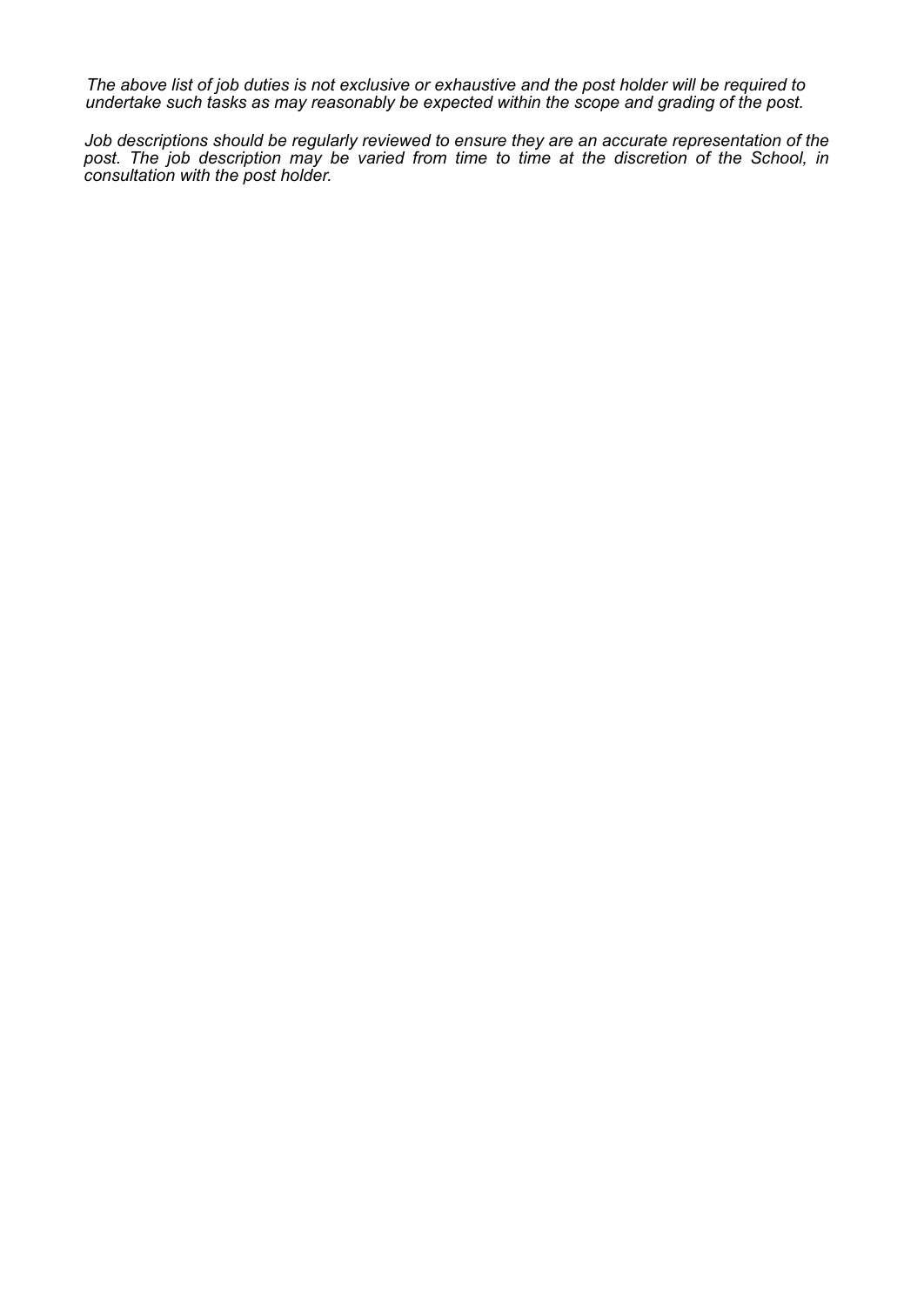# **PERSON SPECIFICATION**

**Job Title:** Students' Union CEO

|                                                                                                                                   | <b>ESSENTIAL</b> | <b>DESIRABLE</b> |
|-----------------------------------------------------------------------------------------------------------------------------------|------------------|------------------|
| <b>Experience and knowledge</b>                                                                                                   |                  |                  |
| Demonstrable achievement leading in a<br>complex multi-stakeholder environment.                                                   | X                |                  |
| Knowledge of relevant legislation including<br>the Charities Act and understanding of good<br>governance practice.                | X                |                  |
| Understanding of the current issues facing<br>the Higher Education and Students' Union<br>sector                                  | X                |                  |
| Demonstrable experience of managing<br>budgets and delivering financial performance<br>to agreed targets.                         | X                |                  |
| Competency in reading and analysing<br>financial reports.                                                                         | X                |                  |
| Experience of monitoring and managing risk in<br>a solution focused way and with an approach<br>of empowering stakeholders.       | X                |                  |
| Knowledge of democratic organisation's<br>structure and legal status of Students' Unions                                          |                  | X                |
| Experience of working within<br>membership organisations including<br>Students' Unions                                            |                  | X                |
| Understanding student activism, good<br>campaigning and how this can affect the<br>operation and organisation of a Students' Unio |                  | X                |
| Knowledge of SOAS, its mission and<br>demographic, and SOAS Students' Union and<br>reputation within the Students' Union sector   |                  | X                |
| Understanding of global political issues and<br>how they can affect international students and<br>society activities              |                  | X                |
| Knowledge of Data Protection legislation                                                                                          |                  | X                |
| Knowledge of health and safety in relation<br>to student activities                                                               |                  | X                |
| <b>Skills and abilities</b>                                                                                                       |                  |                  |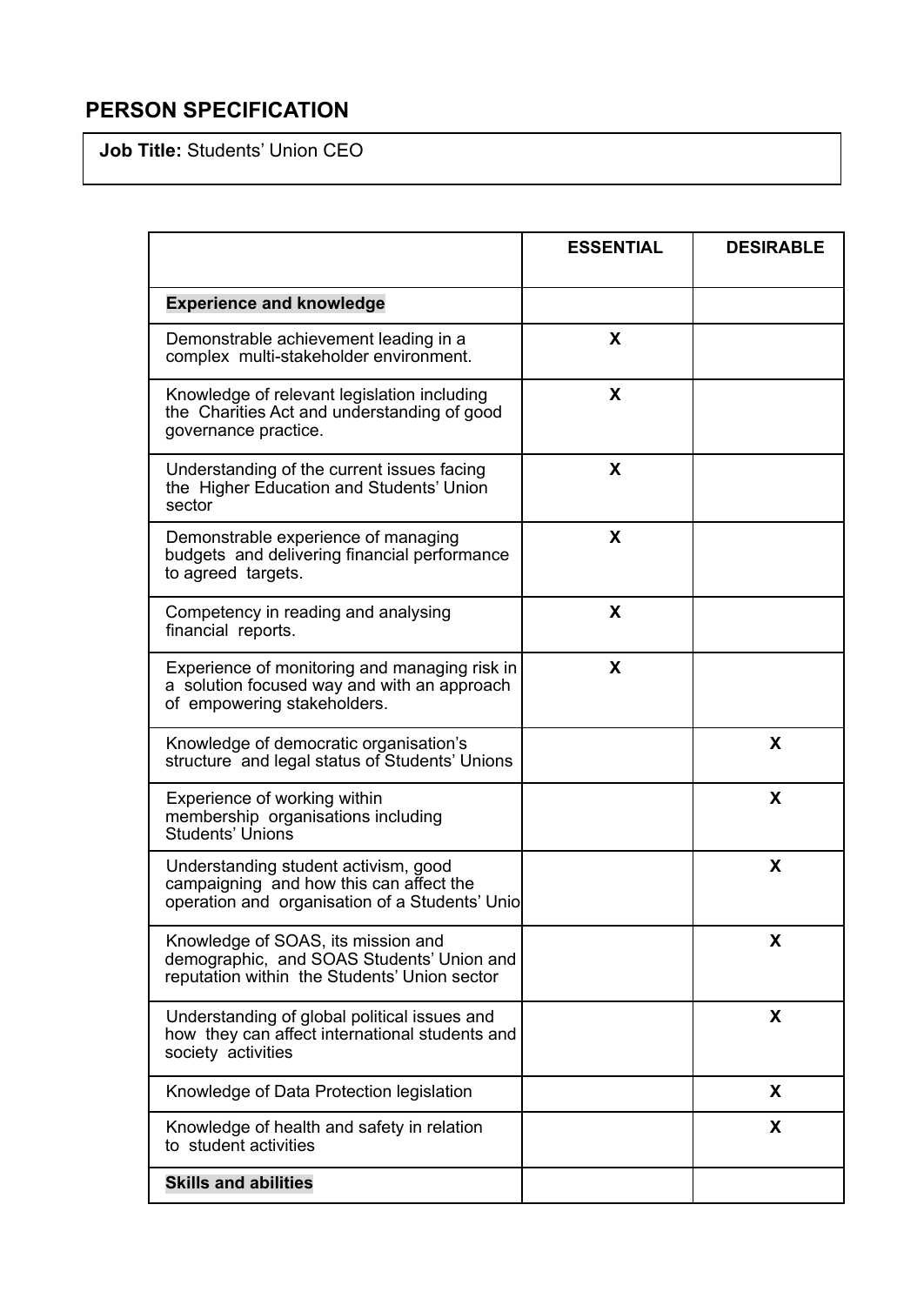| Commitment to working in a student-<br>led, democratic environment                                                                                                                                           | X |  |
|--------------------------------------------------------------------------------------------------------------------------------------------------------------------------------------------------------------|---|--|
| Highly confidential and discrete; high levels<br>integrity and commitment to the<br>of<br>organisation's values and ethos.                                                                                   | X |  |
| Active and demonstrable commitment to<br>the principles of equality, diversity and<br>inclusion.                                                                                                             | X |  |
| Highly self-motivated                                                                                                                                                                                        | X |  |
| Inspirational and inclusive leadership<br>and interpersonal skills                                                                                                                                           | X |  |
| Commitment to continuous professional<br>development of self, staff, officers and voluntee                                                                                                                   | X |  |
| Financially and commercially astute                                                                                                                                                                          | X |  |
| Demonstrable ability to be professional<br>and credible with a variety of<br>stakeholders                                                                                                                    | X |  |
| Demonstrable analytical skills; ability to<br>analyse and draw robust conclusions from<br>multiple data sources                                                                                              | X |  |
| Skills in persuading and influencing<br>multiple stakeholders, managing<br>expectations and delivering effective<br>partnerships                                                                             | X |  |
| High levels of organisational skills including<br>multi project management, planning<br>and<br>organisation - delivery on deadlines and<br>attention to detail.                                              | X |  |
| Demonstrable high level political sensitivity,<br>tact and diplomacy                                                                                                                                         | X |  |
| Good listening skills; ability to assimilate<br>complex information including both verbal and<br>non-verbal cues                                                                                             | X |  |
| Ability to deal with constant change, working in<br>an organisation whose leadership changes<br>annually                                                                                                     | X |  |
| Demonstrable experience of developing a<br>high performing team, recognising the<br>importance of cooperation and collaboration                                                                              | X |  |
| Adaptability and ability to prioritise competing<br>demands, with ability to remain calm under<br>pressure. Shows flexibility in problem-solving<br>and ability to find effective and pragmatic<br>solutions | X |  |